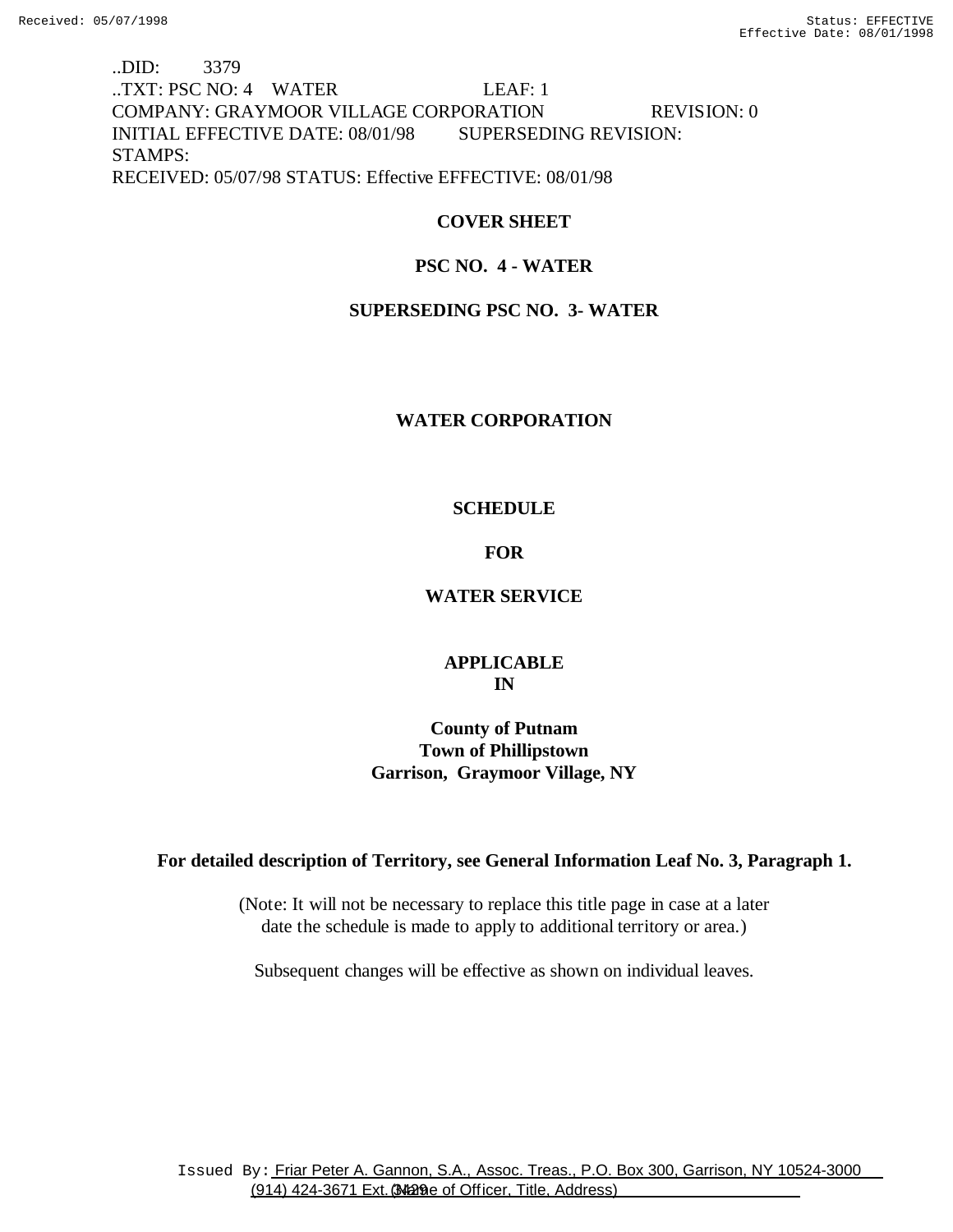..DID: 3373 ..TXT: PSC NO: 4 WATER LEAF: 2 COMPANY: GRAYMOOR VILLAGE CORPORATION REVISION: 0 INITIAL EFFECTIVE DATE: 08/01/98 SUPERSEDING REVISION: STAMPS: RECEIVED: 05/07/98 STATUS: Effective EFFECTIVE: 08/01/98

#### **TABLE OF CONTENTS**

|    | <b>GENERAL INFORMATION</b>                                     | <b>LEAF NO.</b>  |
|----|----------------------------------------------------------------|------------------|
| 1. | Territory                                                      | 3                |
| 2. | Application for Water Service                                  | 3                |
| 3. | Deposits - Security                                            | 3                |
| 4. | Deposits - Interest                                            | 4                |
| 5. | Deposits - Return                                              | 4                |
| 6. | Deposits - Other                                               | $\overline{4}$   |
| 7. | <b>General Rules</b>                                           | $5 - 6$          |
| 8. | Metered Service                                                | $6 - 7$          |
| 9. | <b>Unmetered Service</b>                                       | $\boldsymbol{7}$ |
|    | 10. Extension of Mains                                         | 7                |
|    | 11. Discontinuance of Service - Non-payment                    | $7 - 8$          |
|    | 12. Discontinuance of Service - Other                          | $8 - 9$          |
|    | 13. Discontinuance of Residential Service - Special Procedures | 9                |
|    | 14. Deferred Payment Agreements                                | 9                |
|    | 15. Complaint Handling Procedures                              | 10               |
|    | 16. Restoration of Service                                     | $10 - 11$        |
|    | 17. Interest on Customer Overpayments                          | 11               |
|    | 18. Regulation                                                 | 11               |
|    | <b>RATES</b><br>Service Classification No. 1                   | 12               |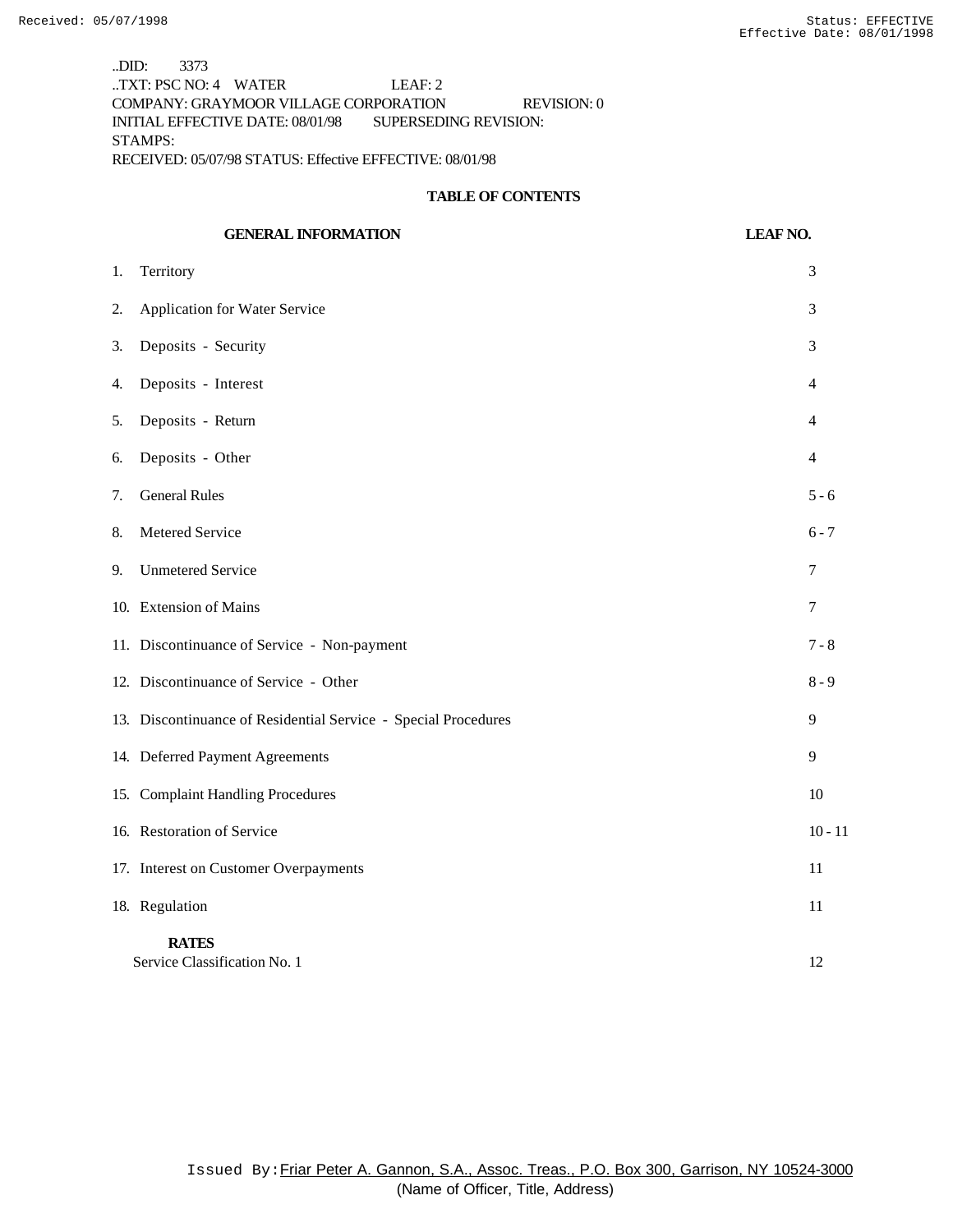..DID: 3374 ..TXT: PSC NO: 4 WATER LEAF: 3 COMPANY: GRAYMOOR VILLAGE CORPORATION REVISION: 0 INITIAL EFFECTIVE DATE: 08/01/98 SUPERSEDING REVISION: STAMPS: RECEIVED: 05/07/98 STATUS: Effective EFFECTIVE: 08/01/98

#### **GENERAL INFORMATION**

1. Territory (County, Town, Development, Streets, etc.)

County of Putnam, Town of Phillipstown, Garrison, Graymoor Village, New York

#### 2. Application for Water Service

- A. Written application for service may be required.
- B. A separate application may be required for each premises.
- C. Premises may be subject to inspection by the company.
- D.Applications need not be accepted from customers with charges due on any water accounts with the company. The company must accept an application if the customer enters into a deferred payment agreement.

E.Service pipe installations are subject to company approval.

#### 3. Deposits - Security

- A.As a condition of receiving service, the company may require a deposit from customers that are delinquent (having a bill remaining unpaid 23 days from the date mailed), seasonal, short term or temporary or who have had service terminated for non-payment during the preceding 6 months. In addition, a deposit may also be required from a nonresidential customer whose credit has not been established with the company. A delinquent customer shall be provided with a written notice 20 days before the deposit is assessed which states that failure to make timely payments will permit the company to require a deposit from such customer.
- B.Deposits from applicants and customers may not exceed two times the estimated average monthly bill for a calendar year, except in the case of customers whose usage varies widely where deposits may not exceed twice the average monthly bill for the peak season.
- C.The company shall perform an annual review of the billing history of every customer who has a deposit with the company to assure that a deposit is still required under (3A) above and that the amount of the deposit conforms with (3B) above. The company reserves the right to review the deposit at any time. If a review shows that the deposit held falls short of the amount the company may require by 25 percent or more, the company may require the payment of an additional amount. If a review shows that the deposit held exceeds the amount required by 25 percent or more, the company shall refund the excess to the customer. The customer may request a downward revision of the deposit.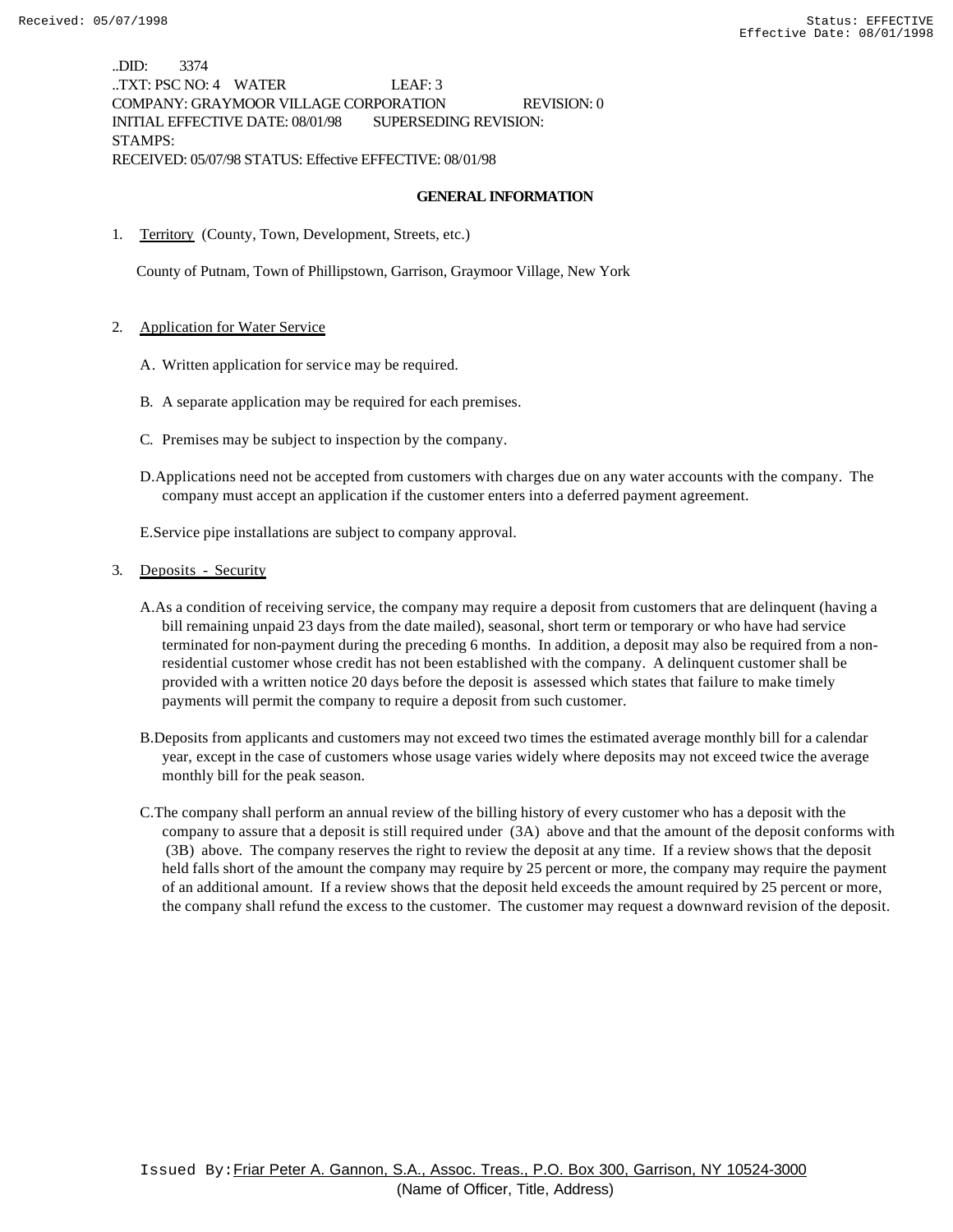..DID: 3375 ..TXT: PSC NO: 4 WATER LEAF: 4 COMPANY: GRAYMOOR VILLAGE CORPORATION REVISION: 0 INITIAL EFFECTIVE DATE: 08/01/98 SUPERSEDING REVISION: STAMPS: RECEIVED: 05/07/98 STATUS: Effective EFFECTIVE: 08/01/98

### **GENERAL INFORMATION**

#### 4. Deposits - Interest

Every deposit shall earn simple interest at the rate per annum prescribed by the Public Service Commission. The interest must be paid to customers when the deposit is returned. If the deposit has been held for 12 consecutive months or more, the interest must be credited to the customer no later than the first bill rendered after the next succeeding first day of October and at the end of each succeeding 12 month period.

#### 5. Deposits - Return

- A.The company shall return to a customer a deposit or portion of a deposit and all interest thereon no more than 30 days after:
	- (1) the day the account is closed and all bills are paid; or
	- (2)the date of the first bill for service rendered after a 12 month period during which time the customer was not delinquent, provided there is no other basis for the company to request a deposit; or
	- (3)a review of the deposit shows that a reduction of the deposit is warranted.
- B.A deposit or portion of a deposit plus interest thereon that is subject to return may be credited to the customer's account in the amount of any outstanding charges. If any balance remains, a refund check shall be issued.
- 6. Deposits Other
	- A.In the event that the applicant desires service for a trailer or other non-permanent structure, he shall deposit with the company all costs of the connection of such service. Said deposit shall bear simple interest as required above and shall be refunded at the end of 10 years, or sooner in the event that a permanent structure for such service connection is completed.
	- B.The company may also require deposits from customers to guarantee future payments as set forth in lawn sprinkler, main extension, or other forms of contracts which are in a form approved by the Public Service Commission. The interest rates for these deposits will be the same as the interest rates for security deposits and such interest will be credited to the customer as prescribed by Commission rules.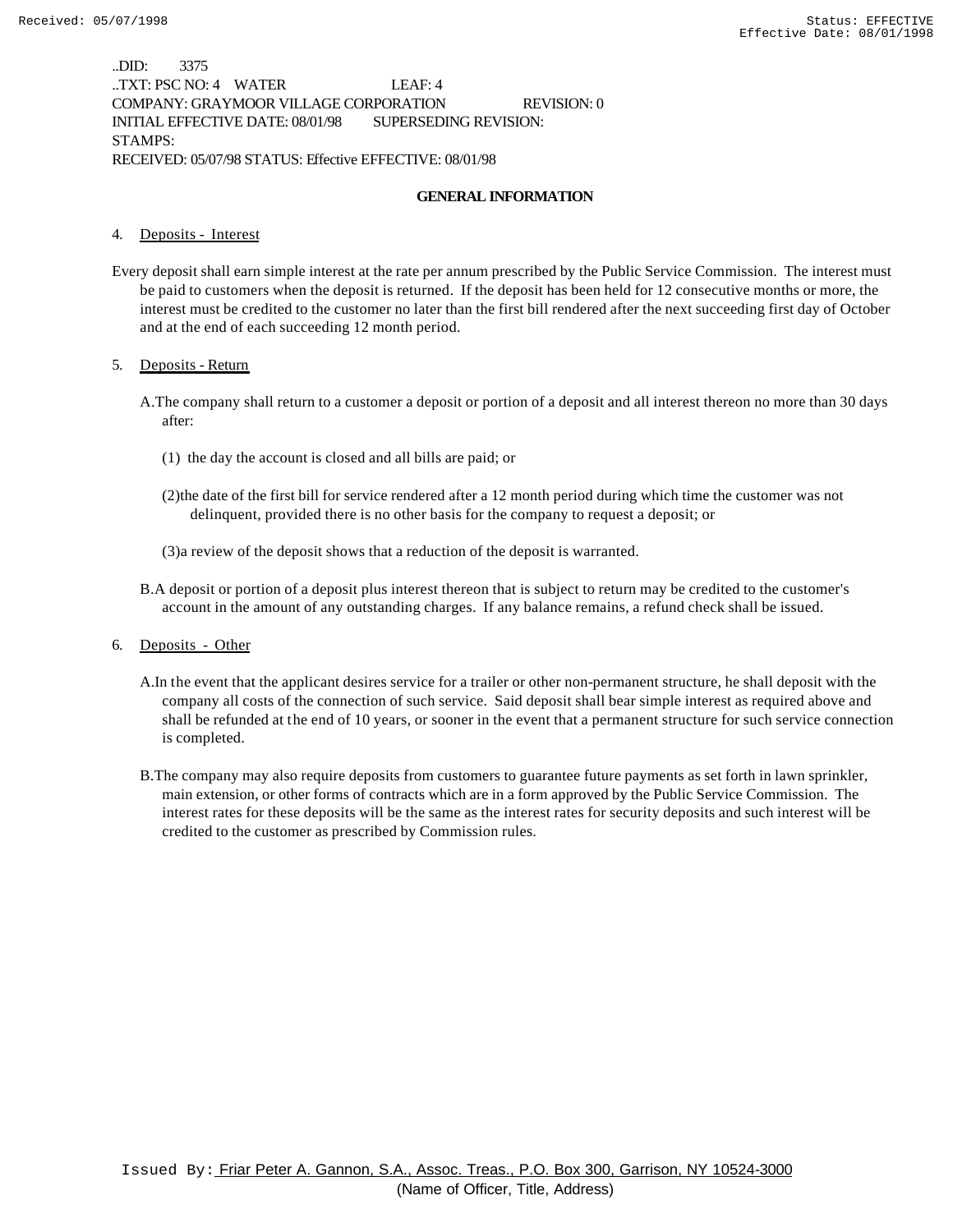..DID: 3376 ..TXT: PSC NO: 4 WATER LEAF: 5 COMPANY: GRAYMOOR VILLAGE CORPORATION REVISION: 0 INITIAL EFFECTIVE DATE: 08/01/98 SUPERSEDING REVISION: STAMPS: RECEIVED: 05/07/98 STATUS: Effective EFFECTIVE: 08/01/98

### **GENERAL INFORMATION**

#### 7. General Rules

- A.Customers must provide 10 days' written notice prior to the date on which termination of service is requested or prior to a change of occupancy, until which date the customer will be responsible for payment of service.
	- B.Fire hydrants shall not be used without the written permission of the company or unless in conformance with filed fire protection tariff provisions.
	- C.The company will not be liable for damage resulting from the presence of its facilities, supply, or use of water service, except damage resulting from gross negligence of the company.
	- D.The company may shut off water in its mains to make repairs and extensions. Where possible, proper advance notice will be made to customers affected.
	- E.The use of water for sprinkling, swimming pools, or other less essential uses may be restricted or prohibited where such use may unreasonably reduce the adequacy of service for other domestic purposes.
	- F.There must be a separate service for each premises.

G.Installation of service pipes and mains will not normally be made when the ground is frozen.

- H.The customer is responsible for service pipes and plumbing within the property line. Any plumbing work done on the customer's service pipe is subject to approval by the company. No underground work shall be covered up until it has been inspected and approved by the company.
- I.All leaks on customer premises or the customer portion of the service pipe must be repaired as soon as possible.
- J.All mains, services (up to the property line) and other water system facilities will be maintained and replaced by the company.
- K.The company will supply water in the distribution system at pressures between 20 and 100 pounds per square inch (psi) and will strive, where practicable, to maintain a normal working pressure of 60 psi with a minimum of 35 psi. If the company makes changes to its system which cause the pressure to increase to over 100 psi to existing customers, the company will be responsible for the first installation of the necessary equipment in the customer's premises. From that point on the equipment will be considered part of the customer's internal plumbing and the customer will be responsible for its maintenance or replacement. If a water pressure reducing valve, in the customer's or applicant's opinion, is necessary or desired to safeguard the plumbing, it is the customer's or applicant's responsibility to purchase, install and maintain this equipment. Where a pressure reducing valve is used it is also advisable to install a suitable pressure relief valve. All installations will comply with the local building codes and standards and are considered a part of the customer's internal plumbing.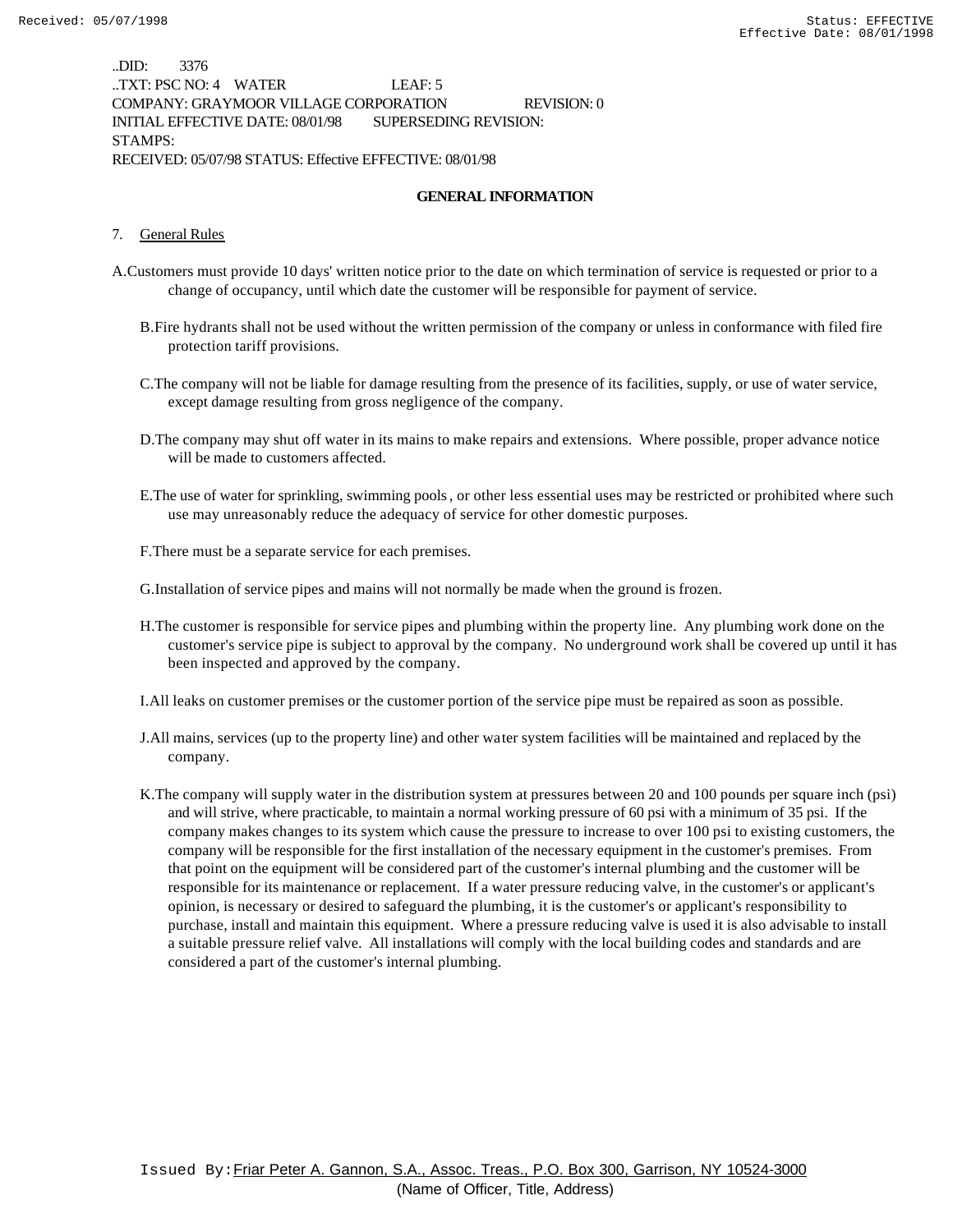..DID: 3377 ..TXT: PSC NO: 4 WATER LEAF: 6 COMPANY: GRAYMOOR VILLAGE CORPORATION REVISION: 0 INITIAL EFFECTIVE DATE: 08/01/98 SUPERSEDING REVISION: STAMPS: RECEIVED: 05/07/98 STATUS: Effective EFFECTIVE: 08/01/98

### **GENERAL INFORMATION**

- L.Where an applicant is seeking service at an elevation or gradient which could not otherwise be adequately serviced by existing plant, the company will require that the applicant bear the additional cost of providing such extraordinary service, or in the alternative, require the applicant to purchase, install and maintain the necessary special equipment, such as a hydro-pneumatic system, needed to serve the premises. The installation of a hydro-pneumatic system as part of the customer's internal plumbing may be subject to approval of the Health Department and should comply with local building codes and standards.
- M.Cross connections to water sources other than the company's or with other facilities are strictly prohibited. Customers must, at their expense, install and maintain such backflow prevention devices as may be required by the company in accordance with good water works practice or applicable laws or regulations.
- N.Customers must permit company representatives to enter their premises on reasonable request for purposes relating to the operation and maintenance of the company's system, including inspection of the customer's and the company's facilities, installation, reading, testing, replacement and removal of meters, and terminating and restoring service.
- O.No person shall maliciously, willfully or negligently break, damage, destroy, uncover, deface, block access to or tamper with any pipe, valve, meter, structure, appurtenance or equipment which is a part of the water works system.
- 8. Metered Service (if applicable and provided for in Service Class No. 1 or Nos. )

A.A meter of a type approved by the Commission is required for each premises.

- B.The company will furnish, install, and maintain the meter. Unless the meter register is set at zero, the company shall attach a tag with the date and meter dial reading at the time of installation.
- C.The customer will provide a location for the meter acceptable to the company and will be responsible for the cost of repairing damage resulting from human interference, frost, backflow of hot water, or other such causes.
- D.Where the company agrees it is necessary to set a meter outside the building, it shall be installed at the expense of the customer in a pit acceptable to the company which is both water-tight and frostproof. The cover of the pit shall be fastened with a convenient locking device. Where the distance from the property line to the front wall of the building is greater than 75 feet, the company may require that the meter be set in a pit at or near the property line. If the pit is to be installed on property not owned or controlled by the customer, written consent of the owner of the property shall be obtained prior to the installation.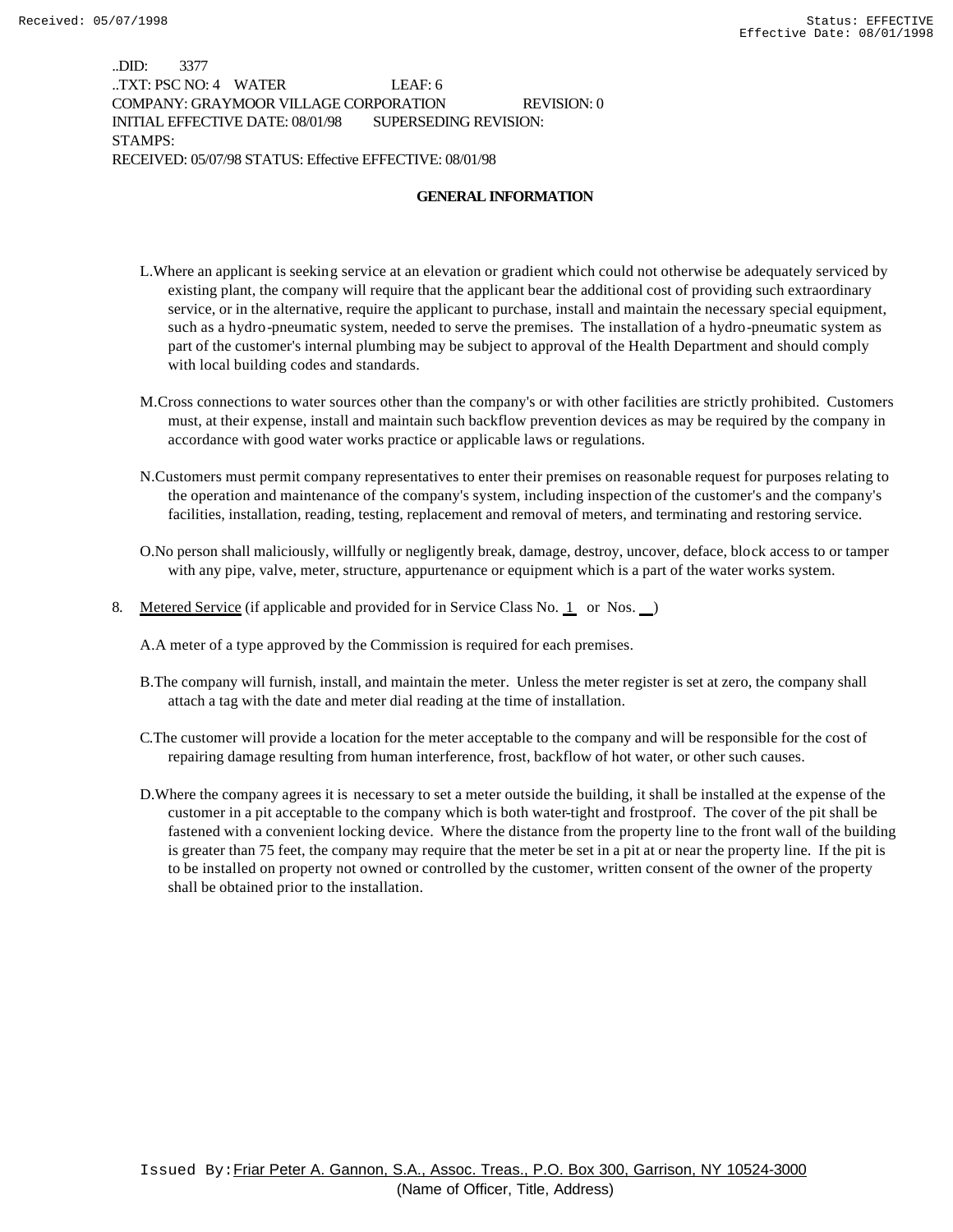..DID: 3380 ..TXT: PSC NO: 4 WATER LEAF: 7 COMPANY: GRAYMOOR VILLAGE CORPORATION REVISION: 0 INITIAL EFFECTIVE DATE: 08/01/98 SUPERSEDING REVISION: STAMPS: RECEIVED: 05/07/98 STATUS: Effective EFFECTIVE: 08/01/98

#### **GENERAL INFORMATION**

E.The company reserves the right to remove, test, and replace the meter.

- F.The company shall afford the customer an opportunity to verify the final reading of any water meter removed from the premises and obtain the customer's signature on a meter removal card which shows the date removed and the reading.
- G.Meters will be tested in conformance with rules of the Public Service Commission. In the case of a disputed account involving the accuracy of the meter, the company will have the meter tested upon the request of the customer. Should the customer request to have a second meter test within 1 year, the customer will be responsible for the actual cost incurred to have the meter tested including the cost to remove the meter, payable in advance to the company. This fee will be refunded if the meter's final weighted average is found to register in excess of 100 percent. Adjustments in bills for over-registration of the meter will be made in accordance with the current rules of the Public Service Commission.

H.Bills will show meter readings and the dates read.

I.Bills will be reasonably estimated where a meter has been inaccessible and will be so indicated on the bill.

- J.Where a meter has ceased to register or its percentage of accuracy cannot be determined, an estimated bill for the current period may be rendered. For all other periods the bill shall be the minimum applicable charge.
- 9. Unmetered Service (if applicable and provided for in Service Class No.  $\equiv$  or Nos.  $\equiv$ )

All applicable provisions of this tariff shall apply.

10. Extension of Mains

Mains will be extended in conformance with Commission Rules and Regulations found in 16 NYCRR, Part 501.

#### 11. Discontinuance of Service - Non-Payment

 Service may be discontinued under the following provisions: for non-payment of any amount due for water supplied, for failure to make any payment due under a deferred payment agreement or for meter repairs (see Section 8C), for failure to post a required deposit or for failure to pay any fee or charge accruing under the contract or tariff.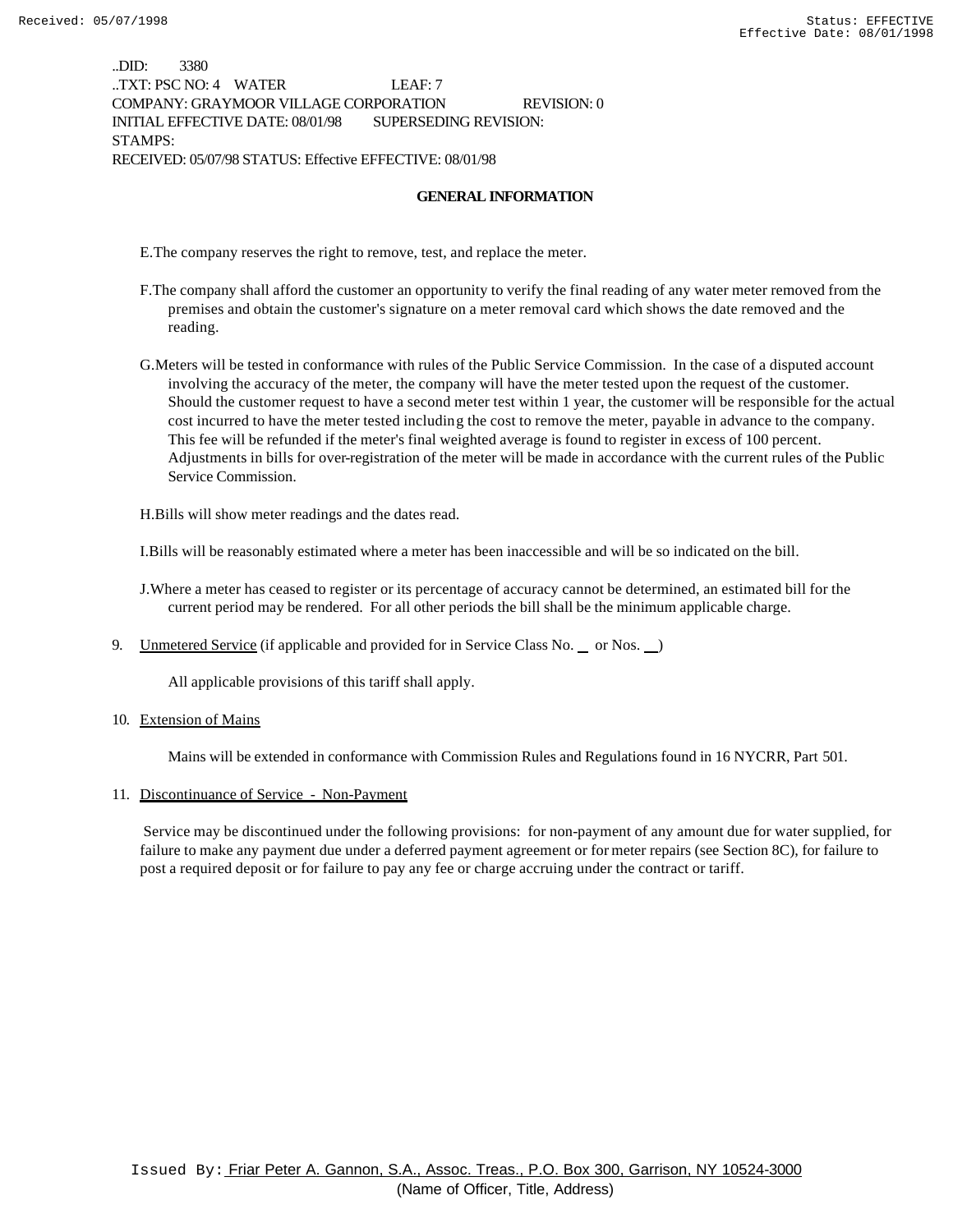..DID: 3385 ..TXT: PSC NO: 4 WATER LEAF: 8 COMPANY: GRAYMOOR VILLAGE CORPORATION REVISION: 0 INITIAL EFFECTIVE DATE: 08/01/98 SUPERSEDING REVISION: STAMPS: RECEIVED: 05/07/98 STATUS: Effective EFFECTIVE: 08/01/98

#### **GENERAL INFORMATION**

- A.A bill not paid within 23 days of mailing is considered delinquent, and the company may discontinue service after complying with 16 NYCRR, Part 533 which requires: (1) 15 days written notice if served personally, or (2) 15 days after a registered letter containing such notice has been signed or refused, or (3) 18 days after mailing written notice in a post-paid wrapper. Service will not be re-established until payment of all proper arrears, charges and deposits is made or a deferred payment agreement is entered into. Receipt of a subsequently dishonored negotiable instrument in response to a notice of discontinuance shall not constitute payment of the customer's account and the company shall not be required to issue additional notice prior to discontinuance. There will be a charge for processing all returned checks equal to the bank charge plus a handling fee of \$5.00 (not to exceed the maximum allowed by section 5-328 of General Obligations Law).
- B.The company will not discontinue service to residential premises for non-payment of bills on a Friday, Saturday, Sunday, public holiday (as defined in General Construction Law), or on a day on which the utility's main office is closed. Discontinuance can only take place from Monday to Thursday between the hours of 8 a.m. and 4 p.m.
- C.The company will not discontinue service for non-payment of bills to any person or entity receiving public assistance if the payment for such service is to be paid directly by the Department of Social Services or by the local Social Services representatives.
- 12. Discontinuance of Service Other
	- A.Service rendered under any application, contract or agreement may be discontinued by the company after reasonable notice for any of the following reasons:
		- (1)For willful or indifferent waste of water due to any cause or for non-authorized use of water.
		- (2)For failure to protect from damage the meter and connection, or for failure to protect and maintain the service pipe or fixtures on the property of the customer in a condition satisfactory to the company.
		- (3)For tampering with any meter, connections, service pipe, curb cock, seal or any other appliance of the company controlling or regulating the customer's water supply.
		- (4)For failure to provide the company's employees reasonable access to the premises supplied, or for obstructing the way of ingress to the meter or any other appliances controlling or regulating the customer's water supply.
		- (5)In case of vacancy of the premises.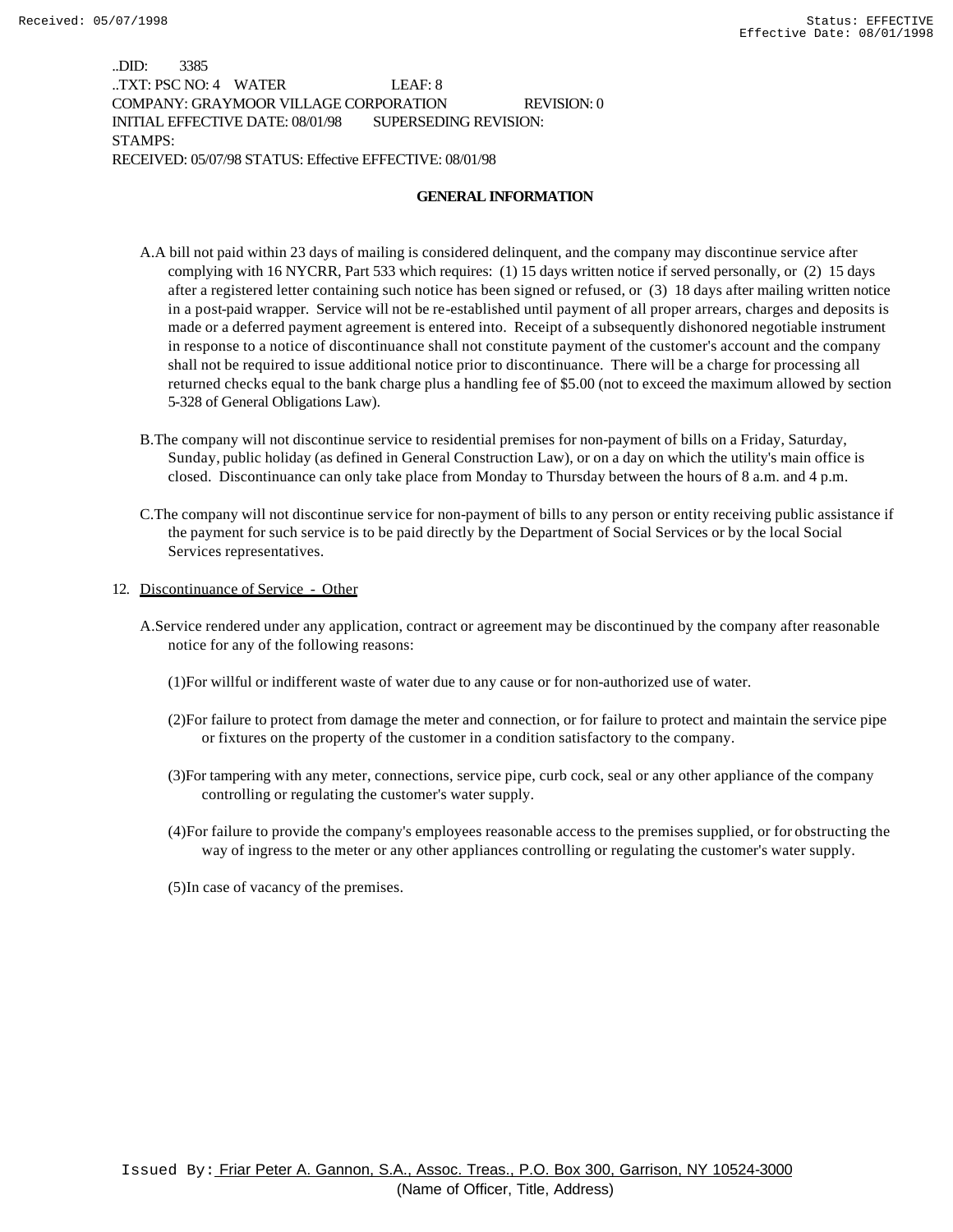..DID: 3381 ..TXT: PSC NO: 4 WATER LEAF: 9 COMPANY: GRAYMOOR VILLAGE CORPORATION REVISION: 0 INITIAL EFFECTIVE DATE: 08/01/98 SUPERSEDING REVISION: STAMPS: RECEIVED: 05/07/98 STATUS: Effective EFFECTIVE: 08/01/98

#### **GENERAL INFORMATION**

(6)For cross connections.

- (7)For submetering or reselling water.
- (8)For non-compliance with water usage restrictions.
- (9)For violation of any rule or regulation of the company as filed with the Public Service Commission, provided such violation affects the reliability or integrity of the water system.
- B.Written notice of discontinuance of service shall contain the information required by 16 NYCRR Section 533.3 and will be given except in those instances where a public health hazard exists.
- C.The company may, at any time, temporarily discontinue water service in case of accident, or for the purpose of making connections, alterations, repairs, changes, etc.
- D.Except as stated in the preceding paragraph, or in the case of a violation that threatens the integrity of the water system, the company shall not discontinue service to any customer on a Friday, Saturday, Sunday, Public Holiday or on a day when the company is not open for business. Public Holiday shall refer to those holidays defined in the General Construction Law.

#### 13.Discontinuance of Residential Service - Special Procedures

 If termination of service would result in serious impairment to health and safety, the company must delay the termination of service or, if service has already been terminated, must restore service, for thirty days under the following conditions:

- A. all occupants are either blind, disabled, 62 years of age or older or 18 years of age or under;
- B. a medical emergency exists; or
- C. if heating would be affected between November 1 and April 1.

 It is the customer's responsibility to notify the company that such conditions exist and to provide any required documentation. The company may require that the customer make appropriate arrangements to pay any arrears as well as pay current bills.

#### 14. Deferred Payment Agreements

 In addition to those circumstances in Section 13, the company will consider granting customers reasonable payment terms in cases where a customer is threatened with termination of service, or where the company has issued a backbill to a customer. Any such agreement may require the customer to make a reasonable down payment, and to pay current bills when issued.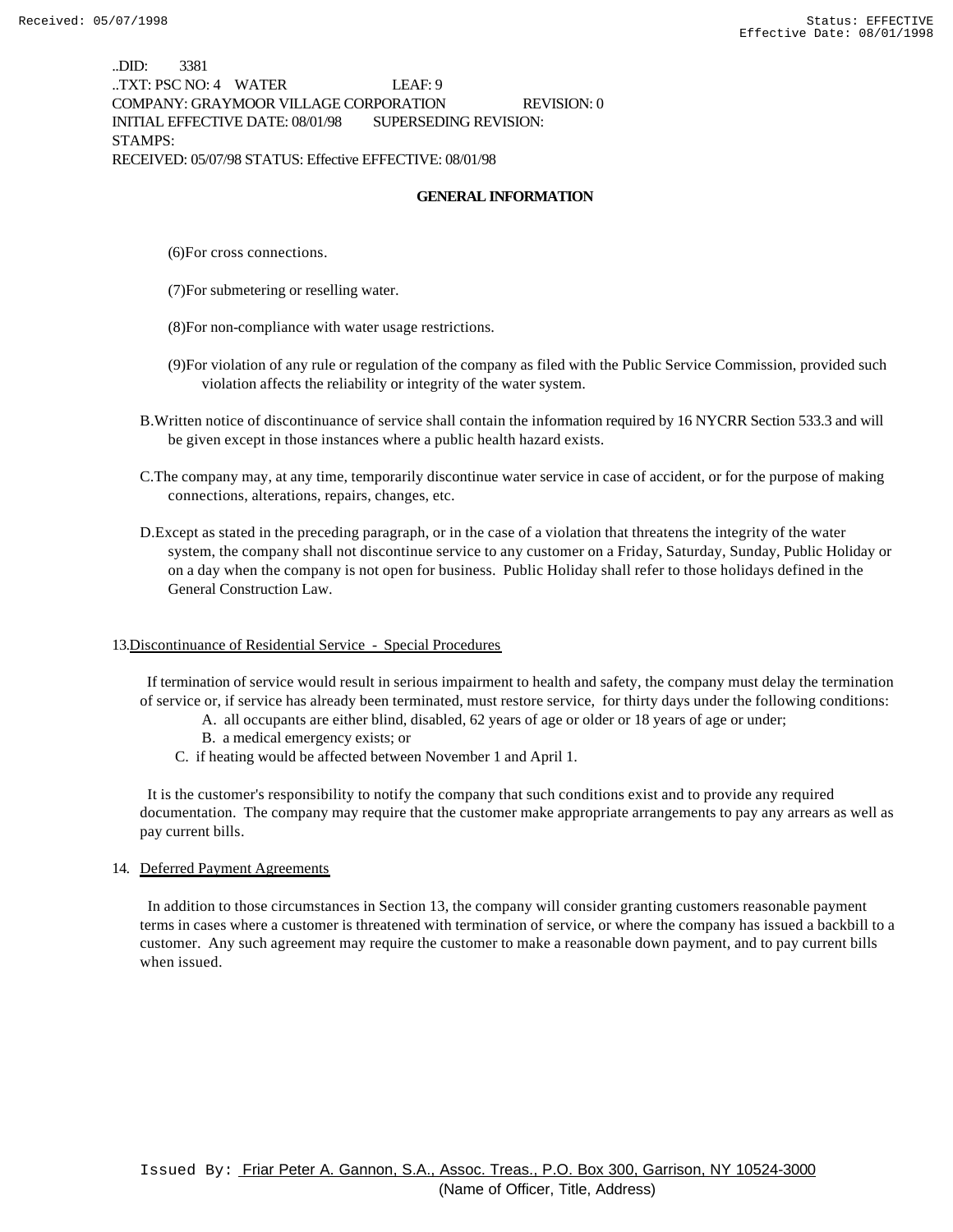..DID: 3382 ..TXT: PSC NO: 4 WATER LEAF: 10 COMPANY: GRAYMOOR VILLAGE CORPORATION REVISION: 0 INITIAL EFFECTIVE DATE: 08/01/98 SUPERSEDING REVISION: STAMPS: RECEIVED: 05/07/98 STATUS: Effective EFFECTIVE: 08/01/98

### **GENERAL INFORMATION**

#### 15.Complaint Handling Procedures

- A.The company will promptly investigate and evaluate all complaints received from customers regarding bills for service rendered or required deposits. The results of the company's findings will be reported to the customer. During the period of investigation and evaluation, service will not be discontinued, nor shall a new notice of termination be issued, provided, however, that the customer will be required to pay the undisputed portion of any balance due, which may include bills for current usage.
- B.After the completion of such an investigation, if the company determines that the disputed service has been rendered, or that the disputed charge or deposit is proper in whole or in part, the company may require that the full bill or deposit be paid. Appropriate notices of the determination shall be given to the customer, and where notice of discontinuance of service was previously sent, or is served with the determination, such notice shall include a statement advising the customer of the availability of the Commission's complaint handling procedures, including the address and telephone number of the Department's Consumer Services Division. Where prior notice of discontinuance was sent, company procedure provides for discontinuance of service if customer fails to pay the proper amount due and owing within 5 days after notice of the company determination was served personally on the customer or at least 8 days after mailing of the notice. Under no circumstances will discontinuance of service occur if so precluded by the Commission.
- C.In situations where the complaint procedures of the Commission have been invoked and it is determined that the disputed service has been rendered or that the disputed charge or deposit is proper and prior notice of discontinuance was sent, a customer's service will not be discontinued for failure to pay the amount found due and owing until at least 5 days after notice of the Commission's determination, where personal service is made, or at least 8 days after mailing of such a notice.

#### 16. Restoration of Service

 A charge will be made to restore service after discontinuance at the customers's request, for non-payment or for violation of these rules.

 This charge will be \$50.00 during normal business hours (8:00 a.m. to 4:00 p.m., Monday through Friday), \$80.00 outside of normal business hours Monday through Friday and \$80.00 on weekends or public holidays. The holidays for which the \$80.00 charge will apply are as follows:

New Year's Day Labor Day Dr. Martin Luther King, Jr. Day Columbus Day Lincoln's Birthday Veteran's Day Washington's Birthday Thanksgiving Day Memorial Day Christmas Day Independence Day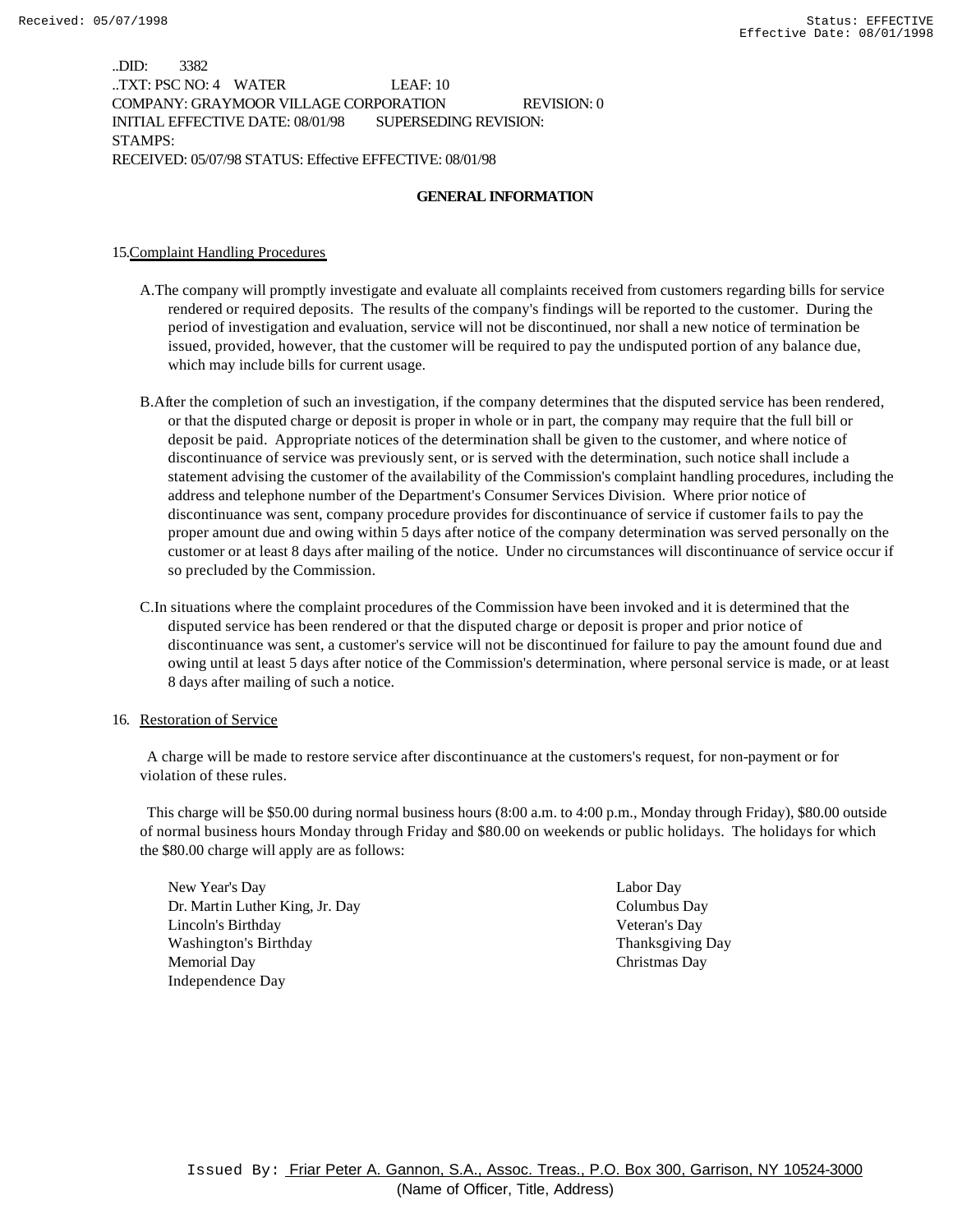## ..DID: 3383 ..TXT: PSC NO: 4 WATER LEAF: 11 COMPANY: GRAYMOOR VILLAGE CORPORATION REVISION: 0 INITIAL EFFECTIVE DATE: 08/01/98 SUPERSEDING REVISION: STAMPS: RECEIVED: 05/07/98 STATUS: Effective EFFECTIVE: 08/01/98

# **GENERAL INFORMATION**

In a case where service is being restored after discontinuance for non-payment, the company may require full payment of all arrears as well as the restoration of service charge. If the company and the customer have entered into some form of payment agreement, the agreed upon down payment may be required before service will be restored.

If it becomes necessary to disconnect service at the main because of willful acts of a customer, the service restoration charge will include the actual costs incurred by the company to disconnect and reconnect the service.

### 17. **Interest on Customer Overpayments**

The company will provide interest on a customer overpayment as follows:

- A. A customer overpayment is defined as payment by the customer to the company in excess of the correct charge for water service supplied to the customer which was caused by erroneous billing by the utility.
- B. The rate of interest on such amounts shall be the greater of the unadjusted customer deposit rate or the applicable late payment rate, if any, for the service classification under which the customer was billed. Interest shall be paid from the date when the customer overpayment was made, adjusted for any changes in the deposit rate or late payment rate, and compounded monthly, until the date when the overpayment was refunded.
- C. The company will not pay interest on customer overpayments that are refunded within 30 days after such overpayment is received by the company.

## 18. Regulation

 All matters, rules and other situations concerning the rendering of water service which are not specifically covered herein or in a provision of the New York State Codes, Rules and Regulations and which are subject to the jurisdiction of the Public Service Commission, and for which a customer and the company cannot agree as to an equitable and fair solution will be referred to said Commission to be resolved. Either the customer or the company may request that a rule or provision of this tariff be changed for a particular situation.